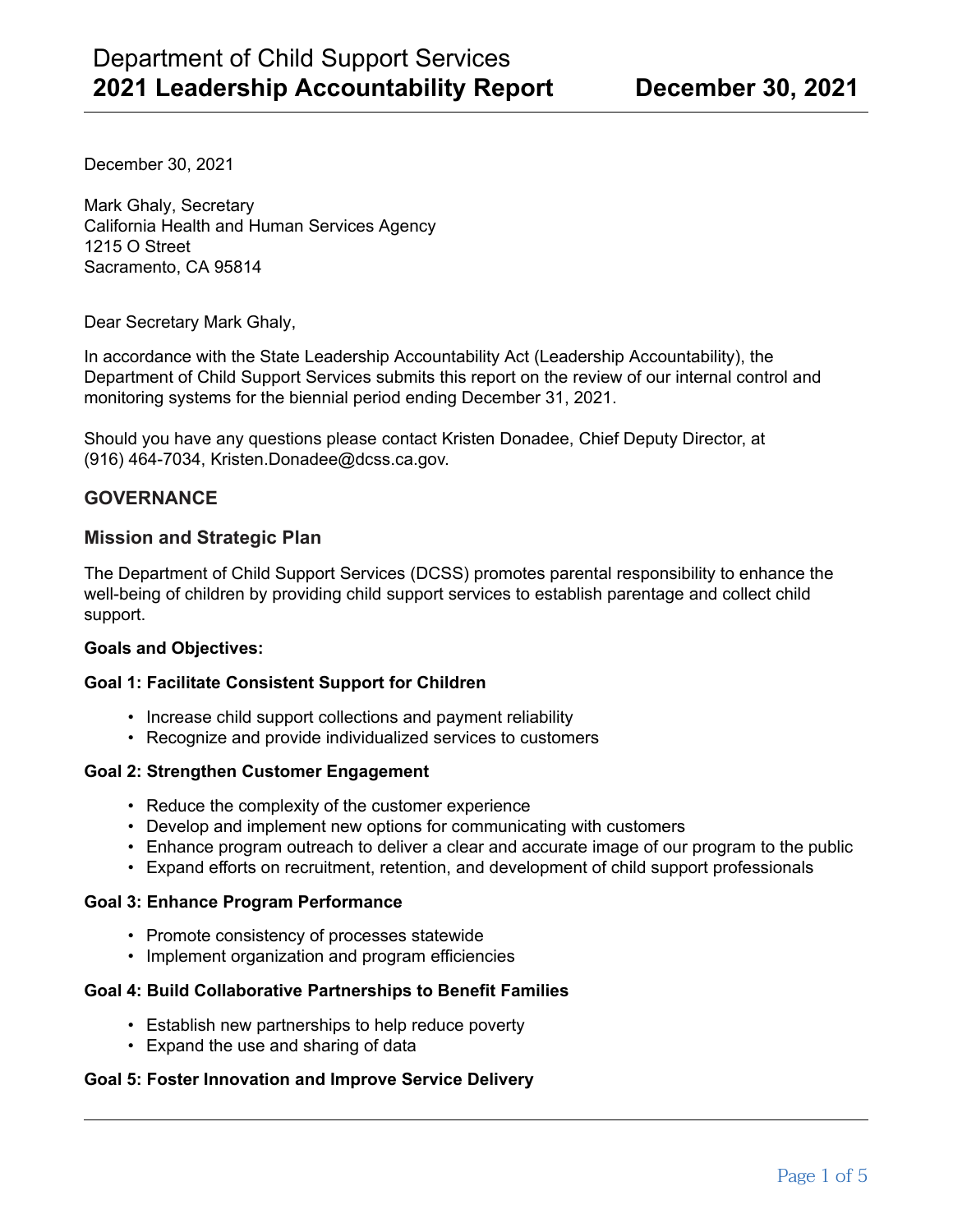- Expand data analytics
- Modernize the development and delivery of documents
- Expand customer self-service capabilities

# **Control Environment**

The Department holds itself to the highest standards of ethical conduct. It ensures that all supervisors and managers attend required ethics, sexual harassment prevention, and information security training and pursues the progressive discipline process for managers who violate the state's standards and code of ethical conduct. Required trainings and standards of professional conduct are memorialized in DCSS' policies and procedures.

The Department has designated the Chief Deputy Director as the Executive Sponsor of the SLAA. The Chief Deputy Director ensures that biennially, the Enterprise Risk Management (ERM) Team leads a process of identifying risks to the organization. For this SLAA cycle, the ERM Team invited the Department of Finance to conduct a virtual training for all department supervisors and managers to understand how to define and identify risks. The ERM Team then disseminated a survey to all supervisors and managers to identify risks for their areas. The DCSS Executive Team encouraged all supervisors and managers to complete the survey and the Department met its goal of having a greater than 50 percent completion rate for each of its divisions. These risks are then rated based upon frequency of occurrence and severity and the most critical items added to the department's SLAA report.

Biannually, the ERM Team requests progress updates on the mitigation of SLAA risks from the risk owners. The Executive Sponsor reviews the responses, requests additional information, if necessary, or discusses with the risk owners other alternative risk mitigation strategies if the existing strategies do not appear to be working. The Executive Sponsor may also convene a larger meeting of department staff to discuss how to mitigate certain risks.

The Enterprise Risk Coordinator receives and tracks updates on risks throughout the year, makes recommendations for changes in risk mitigation strategies and approaches, collects newly identified risks from department staff, and updates the DCSS Executive Team on the status of department risks. The Enterprise Risk Coordinator also facilitates risk trainings for the Department and promotes risk awareness and prevention.

To ensure a competent workforce, the Department provides job-related technical training, in-house training, and on- the-job training. The Department offers an Employee Mentoring Program for staff to improve their skills and enhance their knowledge. The Department also has an on-site career center available to help staff research promotional and other career opportunities. The career counselor provides training to help staff prepare resumes, statement of qualifications, and for interviews. The career counselor also assists with completing job applications, resumes, and cover letters. The Department has a Workforce and Succession Plan in place to ensure a skilled workforce is maintained through knowledge transfer, recruitment, and retention.

The Department prepares performance reports and keeps them on file for each employee according to Government Code Section 19992-19992.4. The Department also follows California Code of Regulations, Title 2, Section 599.798 directing supervisors to conduct written performance appraisals and discuss overall work performance with permanent employees at least once in each twelve calendar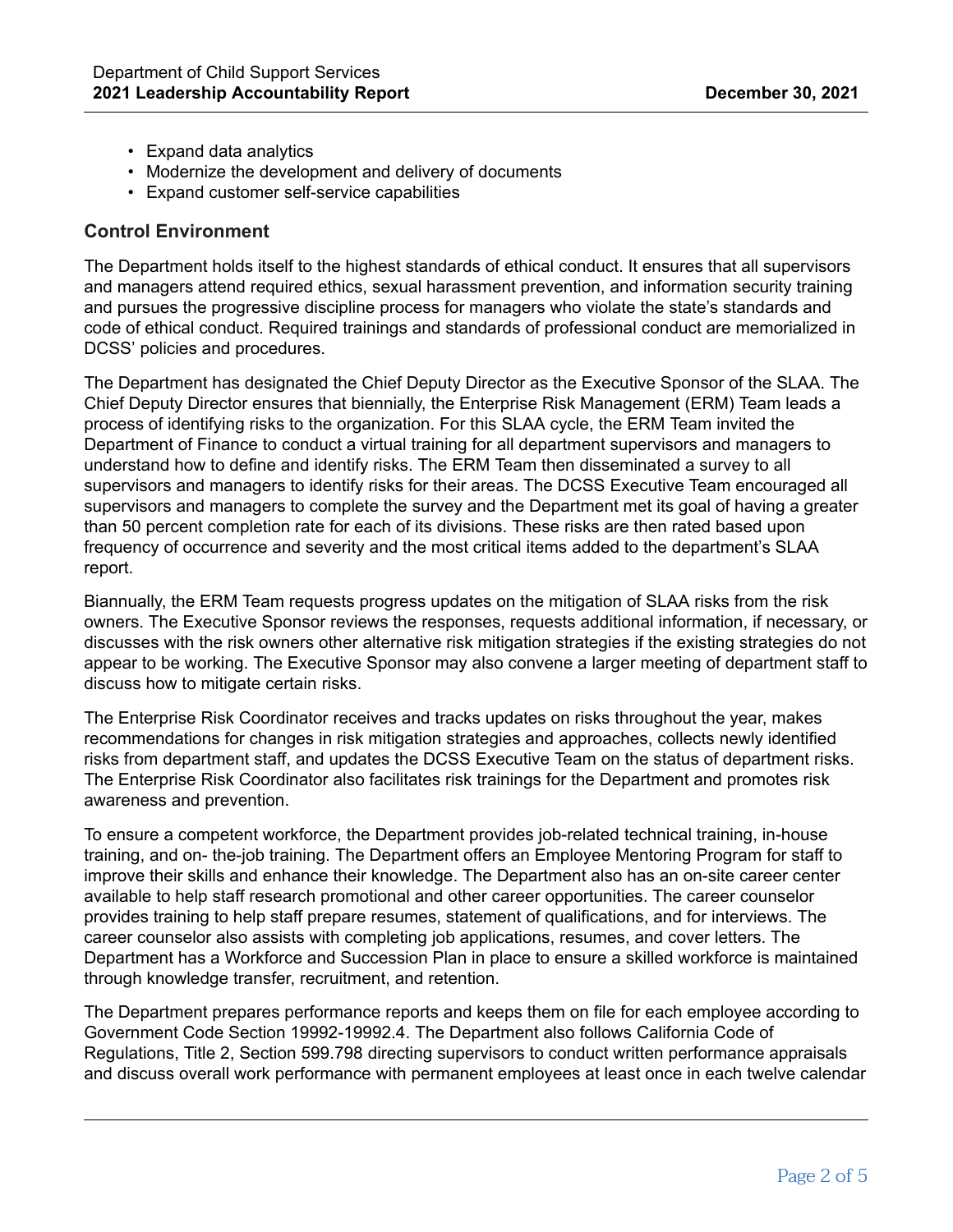months after the completion of the employee's probationary period. The managers and supervisors follow-up with employees annually on their work performance and prepare probationary reports for employees on probation.

### **Information and Communication**

The Department monitors roles through duty statements, policies and procedures, and organizational charts of responsibility. Management communicates effectively with weekly Director emails to all staff, weekly Teams posts sharing information from Executive Team meetings with all managers and supervisors, and weekly Executive Team meetings. Managers share this communication with their teams to effectively meet the mission of DCSS. The department's strategic plan and goals are posted and shared with staff and on the public website. The Department seeks opportunities for continuous learning both for all staff and leadership development to executive and management staff.

The Department has a formal Organizational Change Management (OCM) Program. OCM is designed to increase staff communication and to engineer channels of change within the department by engaging stakeholders early in the process to assess impacts for specific change initiatives.

To communicate to stakeholders, the department facilitates monthly stakeholder meetings with our Local Child Support Agencies (LCSAs) to inform them of ongoing change initiatives that impact them directly. The hope is that these efforts result in improved communication from leadership and a department that embraces change and improved communication across all internal and external channels.

The Department manages a public-facing website targeting both current and potential case participants with information about department programs and how to access them. A Video Resource Library that answers child support FAQs in short, easily understood videos is accessible to the public on YouTube, and links to these videos are posted on the department's social media platforms on Facebook and Twitter. The Department also manages an online customer self-service application through which customers can contact their caseworkers, receive appointment and other information, and track payments. LCSAs all use texting as a means of communication with customers after successful local pilot programs.

Through trainings held by the department (SLAA, Information Security, Ethics, Sexual Harassment Prevention) and policies and procedures, staff are encouraged to report inappropriate actions or risks to management, Human Resources, the Whistleblower Hotline, or the Equal Employment Office as specified in the policies and trainings.

The department has a process in place for reporting and monitoring risks with the ERM Program. An ERM Council was established and is made up of members from each Division. The Department is also in development of a Risk Management Application on Department's Teams site providing information about the department's ERM program and enabling employees to report and monitor risks electronically.

### **MONITORING**

The information included here discusses the entity-wide, continuous process to ensure internal control systems are working as intended. The role of the executive monitoring sponsor includes facilitating and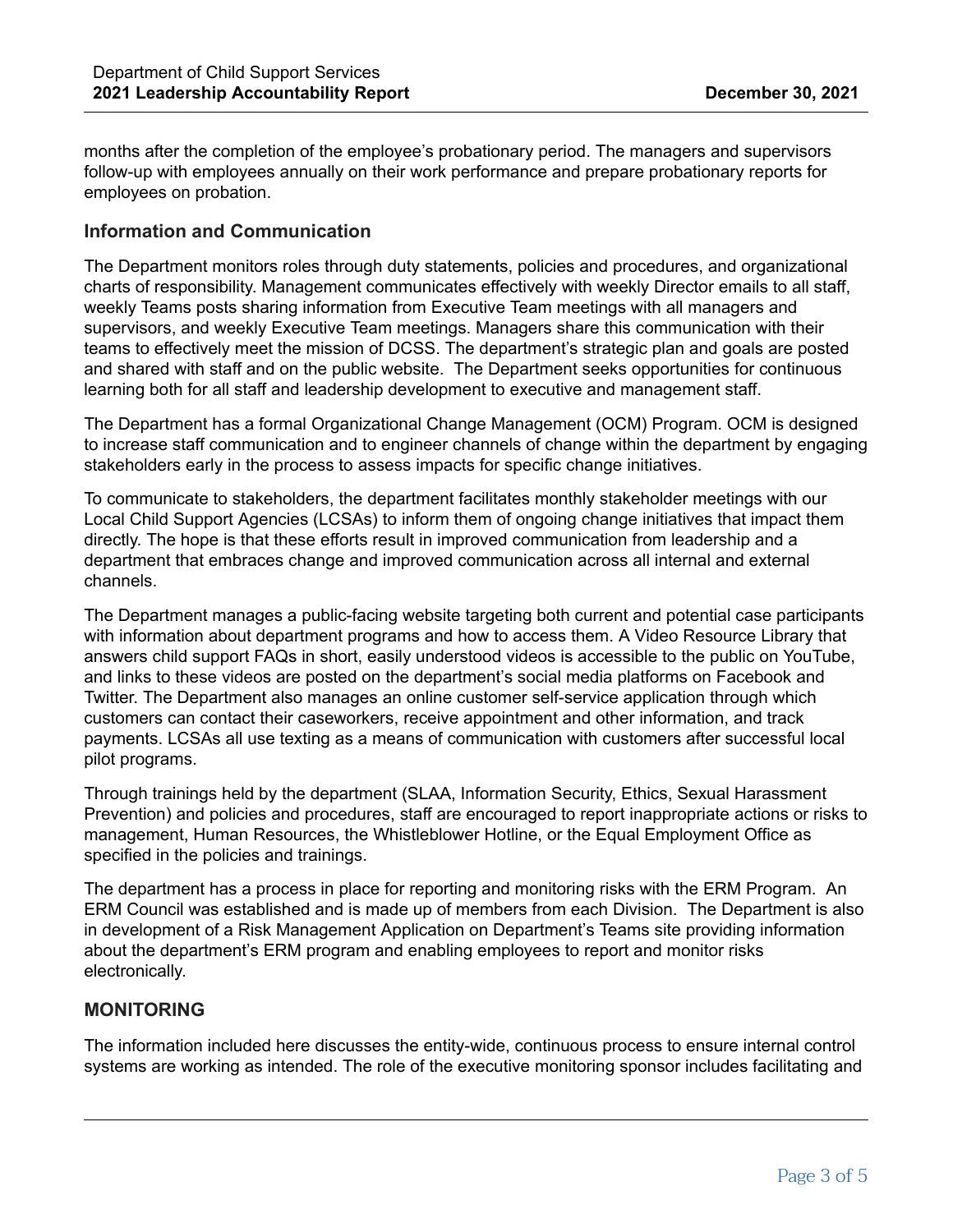verifying that the Department of Child Support Services monitoring practices are implemented and functioning. The responsibilities as the executive monitoring sponsor(s) have been given to: Kristen Donadee, Chief Deputy Director.

The Department established an Enterprise Risk Management (ERM) Program that maintains the responsibility to identify, track, and monitor all risks identified at divisional and enterprise levels with the intent to reduce the probability and potential impact of events before they become threats to ongoing operations. Risks are identified by management from routine activities including but not limited to meetings, key performance indicators, reconciliations, and operations. A detailed log of risks and associated controls is maintained and monitored bimonthly by the ERM Council.

Once a risk is identified, the Division Deputy or Assistant Director of the responsible business entity works with their managers to identify additional controls and mitigation strategies for the new or existing risks. The problem is evaluated, and a course of action is determined by related parties, including tracking corrective action. Timeframes for resolving deficiencies will depend on the nature and complexity of the identified deficiency or risk. Performance is tracked for identified risks and results discussed through the various communication channels mentioned previously. Any risks identified as high impact and/or likelihood by the ERM Council is presented to Executives for immediate action before the risk impedes ongoing operations. The Department's Office of Audits and Compliance performs an annual risk assessment and risk-based audits to ensure compliance with federal and state requirements and internal controls are in place.

### **RISK ASSESSMENT PROCESS**

The following personnel were involved in the Department of Child Support Services risk assessment process: executive management, middle management, and front line management.

The following methods were used to identify risks: brainstorming meetings, employee engagement surveys, ongoing monitoring activities, audit/review results, other/prior risk assessments, questionnaires, consideration of potential fraud, and performance metrics.

The following criteria were used to rank risks: likelihood of occurrence, and potential impact to mission/ goals/objectives.

# **RISKS AND CONTROLS**

### **Risk: Information Security – Cyber Threat**

The Department operates the Child Support Enforcement System, one of the largest IT Systems in the State. The current cyber threat environment continues to create risk of compromise to the department's security assets. Continued monitoring of network, infrastructure and computing platforms to detect and respond to potential information security threats reduces but does eliminate such threats and risk.

### **Control: Information Security**

The Department continues to monitor the network, infrastructure and computing platforms to detect and respond to potential information security threats, via security policies and protocols, including